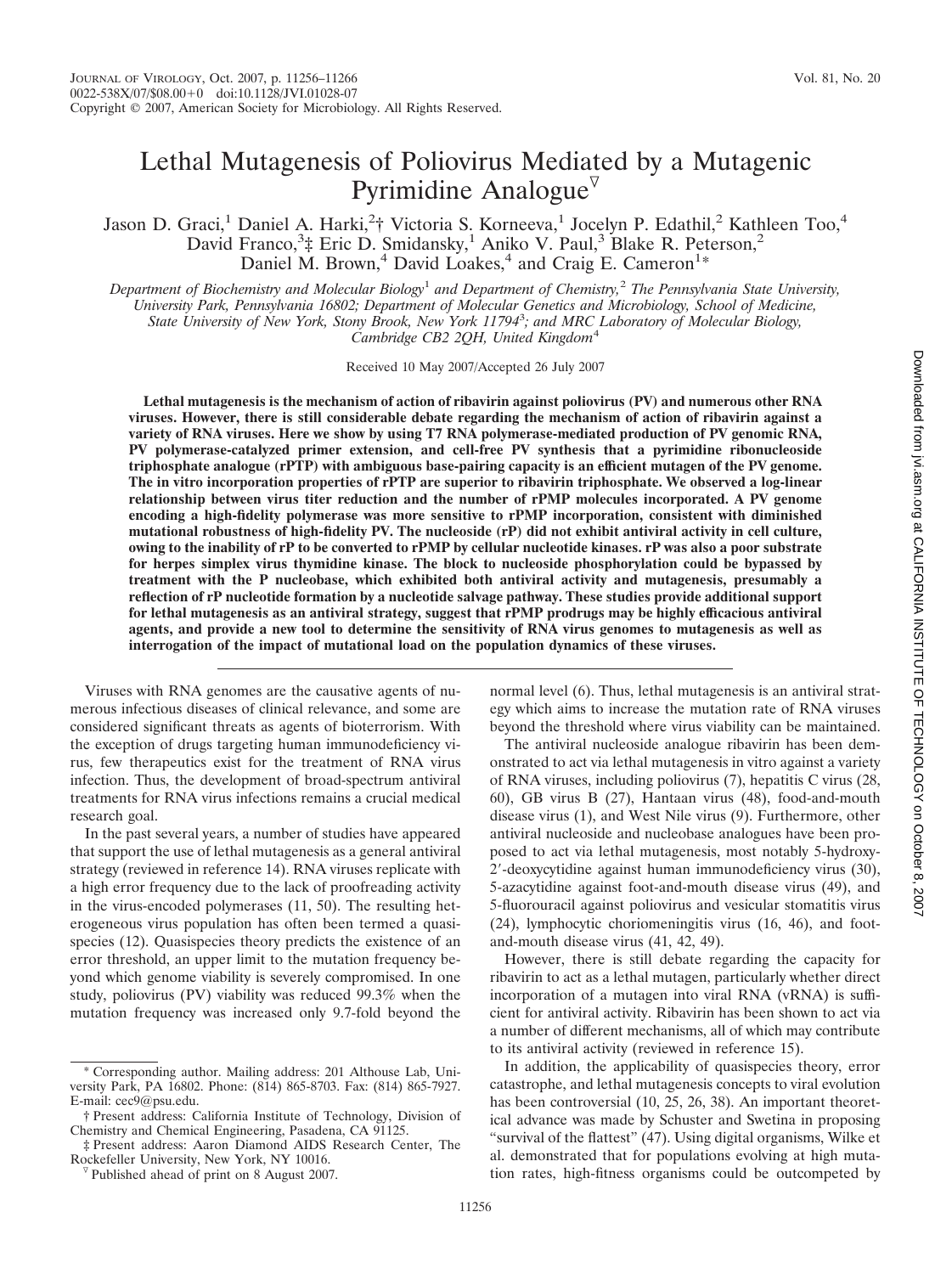

FIG. 1. P base pairs with adenine and guanine. P exists as two tautomers: imino-P and amino-P. The former hydrogen bonds with adenine; the latter hydrogen bonds with guanine. The imino-P/amino-P ratio is approximately 11:1 (20).

lower-fitness organisms if the latter existed in a "flatter" region of the fitness landscape (59). That is, populations subjected to high mutation rates will evolve to exist in "flat" regions of the fitness landscape where the density of neutral mutations is high. This has become known as "mutational robustness" (54).

Whereas lethal mutagenesis and "survival of the flattest" have been described theoretically and in digital models (58, 59), there has been little advance in these theories from an in vitro or in vivo perspective. The interplay between mutational load, polymerase fidelity, and mutational robustness is largely unexplored. One approach to evaluating these theories in live virus populations is by manipulating population error frequencies through the use of mutagenic nucleoside analogues.

We have previously investigated the use of "universal" bases with minimal hydrogen bonding potential as lethal mutagens of PV (17, 19). Here we investigate the antiviral and mutagenic potential of a nucleoside analogue with the capacity to stably base pair with two natural nucleobases. The ribonucleoside analogue  $6-(\beta$ -D-ribofuranosyl)-3,4-dihydro-8H-pyrimido[4,5*c*][1,2]oxazin-7-one (hereafter referred to as rP) (Fig. 1) is a pyrimidine analogue with degenerate hydrogen-bonding properties (51). Tautomerization of the nucleobase (named P) allows for two distinct configurations of hydrogen bond donors and acceptors, permitting stable base pairing with either adenine or guanine (Fig. 1).

Previous work with the ribonucleoside analogue (rP) and related 2--deoxyribonucleoside analogue (dP) has established that they can be utilized as substrates by multiple RNA and DNA polymerases (22, 35, 52), and incorporation of rP into a biologically active RNA molecule had little effect on its structure or activity (35). Furthermore, dP was shown to induce the predicted transition mutations in *Escherichia coli* after phosphorylation through the bacterial thymidine kinase (TK) pathway (40). dP has also been shown to induce C-to-U and U-to-C transition mutations at a high rate in an in vitro retroviral replication model (36). Templates containing rPMP were also able to direct incorporation of either G or A by human immunodeficiency virus and avian myeloblastosis virus reverse transcriptases (52). Accordingly, rP is considered to be an ambiguous pyrimidine nucleoside analogue with high potential to induce mutagenesis if utilized as a substrate by RNA virus polymerases during genome replication. Herein, we evaluated the abilities of rP and rPTP to function as lethal mutagens of poliovirus.

We find that incorporation of rP into PV genomes synthesized in vitro results in substantial loss of RNA specific infectivity, indicating that incorporation of a mutagenic nucleotide into viral RNA is sufficient to reduce virus fitness. Furthermore, rPTP is a highly efficient and promiscuous substrate for the PV-encoded RNA-dependent RNA polymerase (RNAP) 3Dpol. Unfortunately, rP does not have antiviral activity in cell culture, due to insufficient accumulation of the active triphosphate, although treatment with the nucleobase (P) demonstrated mild antiviral activity and mutagenesis. In addition, a poliovirus variant with a high-fidelity polymerase (G64S) demonstrated increased sensitivity to direct incorporation of this nucleotide into transcribed genomes. Direct incorporation of rP into viral RNA genomes can therefore be used to elucidate the effect of mutation frequency on the infectivity of viral genomes and dynamics of the resulting virus population independent of the error rate of the cognate polymerase or the ability of the polymerase to incorporate the analogue.

## **MATERIALS AND METHODS**

**Cells and viruses.** HeLa S3 cells (obtained from ATCC) were maintained in Dulbecco's modified Eagle's medium (DMEM)/F-12 medium supplemented with  $2\%$  dialyzed fetal bovine serum, 50 U/ml penicillin, and 50  $\mu$ g/ml streptomycin (Invitrogen). Cells were maintained at  $37^{\circ}$ C in a  $5\%$  CO<sub>2</sub> atmosphere. Antiviral activity assays were performed as previously described (19). A guanidine resistance assay was performed as previously described (7). Statistical analysis was performed using Prism 4 for Windows (GraphPad Software, Inc.). PV-WT and PV-G64S virus stocks were generated by transfecting HeLa cells with full-length genomic RNA transcribed using T7 RNA polymerase from a plasmid containing the viral cDNA (pMoRA or pMoRA-G64S) as previously described (21, 56). Recovered virus was passaged a minimum of five times in HeLa cells to allow for diversification of the virus population from the initial cDNA sequence.

**Expression and purification of T7 RNAP.** T7 RNAP was purified as previously described for PV 3D<sup>pol</sup> (13) with the following modifications: (i) ammonium sulfate was added to 40% saturation; (ii) the phosphocellulose column was eluted using a linear gradient (six column volumes) from 50 mM to 700 mM NaCl in buffer A; (iii) the Q-Sepharose column was loaded and washed and the protein eluted using a linear gradient (six column volumes) from 50 mM to 400 mM NaCl in buffer A. Protein-containing fractions were pooled as before. Additional steps to concentrate the protein were not necessary.

**Incorporation of RTP by T7 RNA polymerase.** Incorporation by T7 RNAP opposite templating bases cytosine or thymine in assembled enzyme-primer/ template complexes was examined for ribavirin triphosphate (RTP) and the correct natural nucleotide (GTP opposite cytosine, ATP opposite thymine). Assay conditions were modified from those described in reference 53. The RNA primer sequence was 5'-UUUUGCCGCGCC-3'. The DNA template sequence providing templating C (underlined) was 5'-GGGAATGTACGGCGCGC-3'. The DNA template sequence providing templating T (underlined) was 5'-GGG AATGCATGGCGCGGC-3'. RNA primer was 5'-end labeled with [ $\gamma$ -<sup>32</sup>P]ATP by using T4 polynucleotide kinase according to the manufacturer's protocol (New England BioLabs). Annealing of 32P-end-labeled RNA primer with DNA template was accomplished by heating to 90°C for 1 min followed by cooling to 10°C at a rate of 5°C per min. T7 RNAP was allowed to preassemble with the primer/template duplex for 10 min at room temperature immediately prior to reactions. Reactions were at 30°C for 30 or 180 s in 50 mM HEPES pH 7.5, 10 mM 2-mercaptoethanol, and 5 mM MgCl<sub>2</sub> with 2  $\mu$ M T7 RNAP, 1  $\mu$ M primer/ template duplex, and 0.5 mM RTP or natural nucleotide. Reactions were initiated by addition of nucleotide and terminated by quenching in 100 mM EDTA– 90% formamide gel loading dye. Reaction products were separated by denaturing polyacrylamide gel electrophoresis (PAGE), and gels were visualized using a Typhoon 8600 variable mode imager (Molecular Dynamics) as previously described (13).

**In vitro transcription by T7 RNA polymerase.** A plasmid containing the PV genomic cDNA under the control of a T7 promoter (pMoRA) (21) was linearized via digestion with the restriction enzyme ApaI (New England BioLabs). The transcription reaction mixture contained 350 mM HEPES (pH 7.5), 32 mM magnesium acetate, 40 mM dithiothreitol, 2 mM spermidine, 7 mM each nucleoside triphosphate (ATP, CTP, GTP, and UTP), 0.5 µg linearized plasmid DNA, and  $0.5 \mu$ g purified T7 RNA polymerase in a final volume of  $0.02 \text{ ml}$ . rPTP was added at various concentrations with an equimolar amount of magnesium acetate. The mixture was incubated for 3 h at 37°C followed by a 2-min centrifuga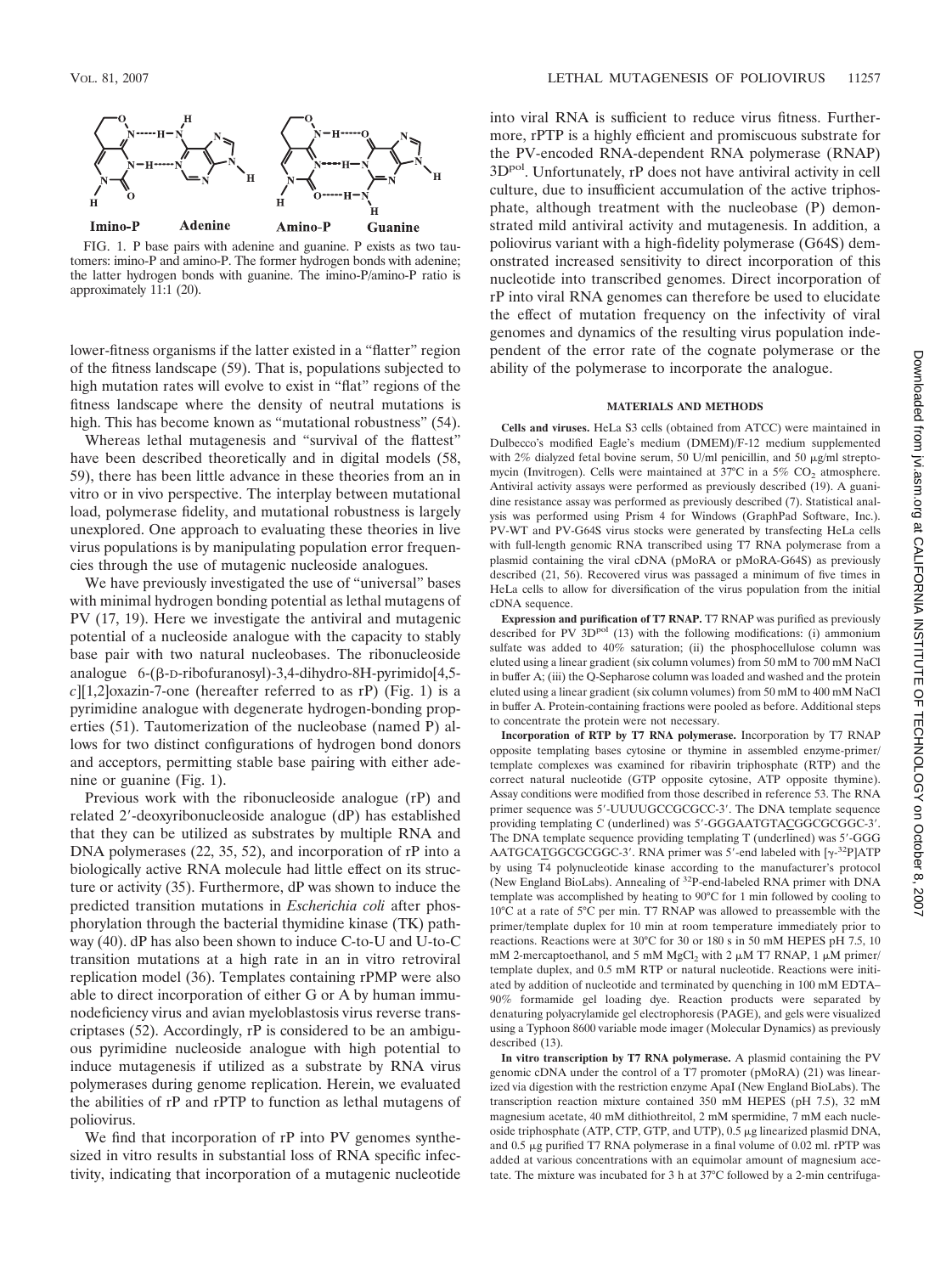tion at  $14,000 \times g$ . The pellet was discarded, and 2 U of RQ1 DNase (Promega) was added to the supernatant, followed by incubation at 37°C for an additional 30 min to digest template DNA. RNA was precipitated by the addition of 0.05 ml of 7.5 M lithium chloride with 50 mM EDTA. This mixture was frozen on dry ice for 15 min and centrifuged at  $14,000 \times g$  for 30 min at 4°C. The supernatant was discarded, and the RNA pellet was washed twice with 70% ethanol, air dried, and resuspended in deionized water. Quality of full-length genomic RNA was verified by agarose gel, and RNA was quantitated by fluorescence in the presence of ethidium bromide by comparing to a known RNA standard.

**Digestion of T7-transcribed RNA to component nucleosides.** RNA digestion was performed essentially as previously published (5). Briefly, RNA suspended in ~20 µl deionized water (approximately 2  $\mu$ g/ $\mu$ l) was denatured at 100°C for 3 min and then rapidly chilled in an ice water slush. A 1/10 volume of 0.1 M ammonium acetate (pH 5.3) was added, followed by addition of 2 U nuclease P1 (MP Biochemicals) and incubation for 2 h at 45°C. A 1/10 volume of 1 M ammonium bicarbonate (pH 7.8) was then added to the digest, followed by 1 U shrimp alkaline phosphatase (USB Corporation) and further incubation for 1 h at 37°C. The solution was heated to 95°C for 10 min to inactivate enzymes prior to high-performance liquid chromatography (HPLC) separation.

**HPLC separation and detection method.** HPLC separations were performed on a Hewlett Packard (Agilent) 1100 series instrument equipped with an in-line solvent degasser and diode array detector. RNA digests were separated on an Aquasil C<sub>18</sub> column (4.6 by 250 mm, 5  $\mu$ m; Keystone Scientific Inc., Thermo Electron Corp.) and eluted with the following linear gradient (1-ml/min flow rate): 1 to 95% acetonitrile in 100 mM monobasic potassium phosphate buffer  $(KH<sub>2</sub>PO<sub>4</sub>, pH 6.0)$  over 15 min. The phosphate buffer was prepared by dissolving  $KH<sub>2</sub>PO<sub>4</sub>$  in distilled and deionized water (ddH<sub>2</sub>O) at 100 mM and adjusting the pH to 6.0 by addition of 10% KOH (aqueous). Acetonitrile employed in the separation was HPLC grade. The elution of ribonucleosides (cytidine, uridine, adenosine, and guanosine) was detected at 254 nm; elution of rP was detected at 295 nm. Injection volumes for treatments ranged from 7.5  $\mu$ l to 15  $\mu$ l; the injector port was fitted with a 20-µl injection loop. Peak areas were obtained by standard integration of the appropriate peak by the ChemStation for LC 3D software (rev. A.09.03; Agilent Technologies).

**Generation of standard stocks and fitting of data points.** rP was dissolved in ddH<sub>2</sub>O at a 2.5 mM concentration, and serial dilutions were prepared. Ribonucleoside standards were prepared by serial dilution of 25 mM stocks of cytidine and uridine (in  $ddH<sub>2</sub>O$ ) and guanosine and adenosine (in dimethyl sulfoxide). Individual analyses of a range of ribonucleoside concentrations were performed for each standard, and the resulting peak areas were plotted against the quantity of material injected (in nmoles). Linear regression analysis of the tabulated calibration lines found an  $R^2$  of  $>0.99$  for each of the standards.

**Identification of peaks and tabulation of the abundance of P in transcribed RNA.** The identities of nucleosides from the RNA digestion were assigned by doping the transcription mixture with known standards and observing an increase in the area of the corresponding peak (compared with nondoped analyses). The relative abundance of each nucleoside in the transcriptional mix was determined by fitting the area of the separated peak to the corresponding standard line formula. The percentage of rP in each RNA digestion was tabulated by dividing the nanomoles of rP by the total nanomoles of nucleosides in the sample. Each digestion was analyzed in triplicate, with the mean representing the average of these individual analyses. As a control to ensure that residual rPTP was adequately washed away from transcribed RNA, a control experiment was performed in which transcription was performed with only the four natural nucleotides. After digestion of the DNA template and immediately prior to lithium chloride precipitation, rPTP was added at the highest concentration used for transcription. This RNA was precipitated, washed, and digested, and the nucleosides were separated by HPLC as described above. No rP was detected in this control experiment, indicating that unincorporated nucleotides were adequately removed from the RNA solution prior to digestion and separation (data not shown).

**Transfection and infectious center assays.** An infectious center assay to determine the specific infectivity of transcribed PV genomic RNA was performed as previously described (6). HeLa S3 cells were detached via treatment with trypsin-EDTA (Invitrogen), washed with  $1 \times$  phosphate-buffered saline (PBS), and resuspended in  $1 \times$  PBS at  $3 \times 10^6$  cells/ml. The cell suspension (0.4 ml) was mixed with 0 to 10  $\mu$ g T7-transcribed RNA and transferred to an electroporation cuvette (0.2-mm gap; VWR International). Electroporation was performed using a Gene Pulser (Bio-Rad) set at 500  $\mu$ F and 130 V. Electroporated cells were serially diluted in 10-fold increments in PBS, and 0.1 ml of each dilution and the undiluted electroporated cell suspension was plated onto a subconfluent HeLa S3 monolayer plated the previous day at  $5 \times 10^5$  cells/well in six-well plates containing 1.5 ml of growth medium. Cells were incubated for 1 h at 37°C to

allow for attachment. Wells were aspirated, and the monolayers were covered with 3 ml of DMEM/F-12 with 2% dialyzed fetal bovine serum and  $1\times$  penicillinstreptomycin supplemented with 1% low-melting-point agarose (American Bioanalytical). Plates were incubated for 3 days at 37°C before removal of the agar plug and staining with 0.1% crystal violet solution in 20% ethanol for visualization of plaques. For the experiments shown in Fig. 4B, below, data were normalized such that for each individual experiment the number of plaques resulting from RNA transcribed in the absence of rPTP was set to 100.

For the experiment comparing wild-type and G64S PV, RNA was transfected as described above. Following electroporation, 0.2 ml of cell suspension was added to 0.8 ml of growth medium and incubated in a 37°C water bath for 6 h. The cell suspension was then subjected to three freeze-thaw cycles for cell lysis and centrifugation for 2 min at  $14,000 \times g$  to remove cellular debris. The supernatant titer was determined on HeLa cell monolayers for 3 days followed by staining with crystal violet solution.

**Nucleotide incorporation by PV 3Dpol in vitro.** PV 3Dpol was expressed and purified as previously described (13). Extension assays utilizing symmetrical primer/template substrates (s/s) were performed as described elsewhere (2). s/s RNAs were synthesized by Dharmacon, Inc., and 5'-end labeled with  $[\gamma^{-32}P]ATP$ by using T4 polynucleotide kinase according to the manufacturer's protocol (New England BioLabs). Annealing of 32P-end-labeled RNA primer to form the duplex substrate was accomplished by heating to 90°C for 1 min followed by cooling to 10°C at a rate of 5°C per min. 3D<sup>pol</sup> was incubated with the appropriate s/s duplex for 90 s at 30°C to allow formation of preinitiation enzyme-RNA complexes. Extension reactions were initiated by the addition of nucleotide and incubated at 30°C for the indicated times. The initiated reaction mixture contained 1  $\mu$ M 3D<sup>pol</sup>, 1  $\mu$ M s/s (0.5  $\mu$ M duplex), 50 mM HEPES (pH 7.5), 10 mM 2-mercaptoethanol, 5 mM MgCl<sub>2</sub>, 60  $\mu$ M ZnCl<sub>2</sub>, and nucleoside triphosphate as indicated for each experiment. Reactions were quenched by addition of EDTA (pH 8.0) to 50 mM. Polymerase was diluted immediately prior to use in 50 mM HEPES (pH 7.5), 10 mM 2-mercaptoethanol, 60  $\mu$ M ZnCl<sub>2</sub>, and 20% glycerol. For all experiments, 100  $\mu$ M nonradiolabeled s/s "trap" was added along with initiating nucleotide to prevent reinitiation of dissociated enzyme. Product was added to an equal volume of loading buffer (90% formamide, 0.025% bromphenol blue, and 0.025% xylene cyanol) and heated to 65°C prior to loading on a denaturing polyacrylamide gel containing  $23\%$  acrylamide,  $1\times$  TBE (89 mM Tris base, 89 mM boric acid, and 2 mM EDTA), and 7 M urea. Electrophoresis was performed in  $1 \times$  TBE at 80 W for  $\sim$ 2 h. Products were visualized using a Typhoon 8600 variable mode imager (Molecular Dynamics) as previously described (13). Quantitation was performed using ImageQuant software (Molecular Dynamics) and fit by nonlinear regression using KaleidaGraph 3.5 software (Synergy Software, Reading, PA).

**Thymidine kinase assay.** Purified recombinant herpes simplex virus type 1 (HSV-1) TK and ganciclovir (GCV) were a gift of Richard R. Drake (Eastern Virginia Medical School). Nucleoside substrates were assayed as described previously (23). The reaction mixture consisted of 0.01 to 1 mM nucleoside, 20 mM potassium phosphate (pH 7.6), 1 mM dithiothreitol, 0.160  $\mu$ M ATP, 0.106  $\mu$ M [ $\alpha$ -<sup>32</sup>P]ATP (MP Biochemicals), 5 mM MgCl<sub>2</sub>, 25 mM NaF, 40 mM KCl, and 0.5 mg/ml bovine serum albumin. The mixture was incubated for 5 min at 37°C prior to addition of purified HSV-1 TK to a final concentration of 3.85  $\mu$ g/ml. The mixture was incubated at 37°C for 5 min and then quenched by addition of EDTA (pH 8.0) to 80 mM. One  $\mu$ l of the quenched reaction mixture was spotted on polyethyleneimine-cellulose F thin-layer chromatography plates (EMD Chemicals) and resolved with 300 mM potassium phosphate, pH 7.0. The thinlayer chromatography plate was exposed to a phosphor screen (Molecular Dynamics) for 30 min and visualized using a Typhoon 8600 variable mode imager (Molecular Dynamics). Quantitation and curve fitting were performed using ImageQuant 5.0 (Molecular Dynamics) and KaliedaGraph 3.5 (Synergy Software).

**Selection of a HeLa S3 cell line expressing HSV-1 TK.** A mammalian expression plasmid containing the HSV-1 TK gene (pLTKEN) was provided by Richard R. Drake (Eastern Virginia Medical School) (32). HeLa S3 cells were transfected with pLTKEN via lipofection with DMRIE-C reagent (Invitrogen) according to the manufacturer's protocol. Stably transfected cells were selected in the presence of 0.4 mg/ml G418 sulfate (Invitrogen). After 2 weeks of selection, 12 colonies were isolated, expanded, and screened for sensitivity to 25  $\mu$ M ganciclovir. Five clones demonstrating robust growth and sensitivity to ganciclovir were then screened for HSV-1 TK expression by lysing cells (4  $\times$  10<sup>7</sup> cells/ml) in  $1 \times$  cell culture lysis reagent (Promega). Total protein concentration was determined by the Bradford assay (Bio-Rad Laboratories), and  $15 \mu$ g of protein from each sample was separated via sodium dodecyl sulfate (SDS)-PAGE using a 10% acrylamide gel followed by transfer to nitrocellulose. HSV-1 TK was detected via Western blotting using rabbit HSV-1 TK polyclonal antiserum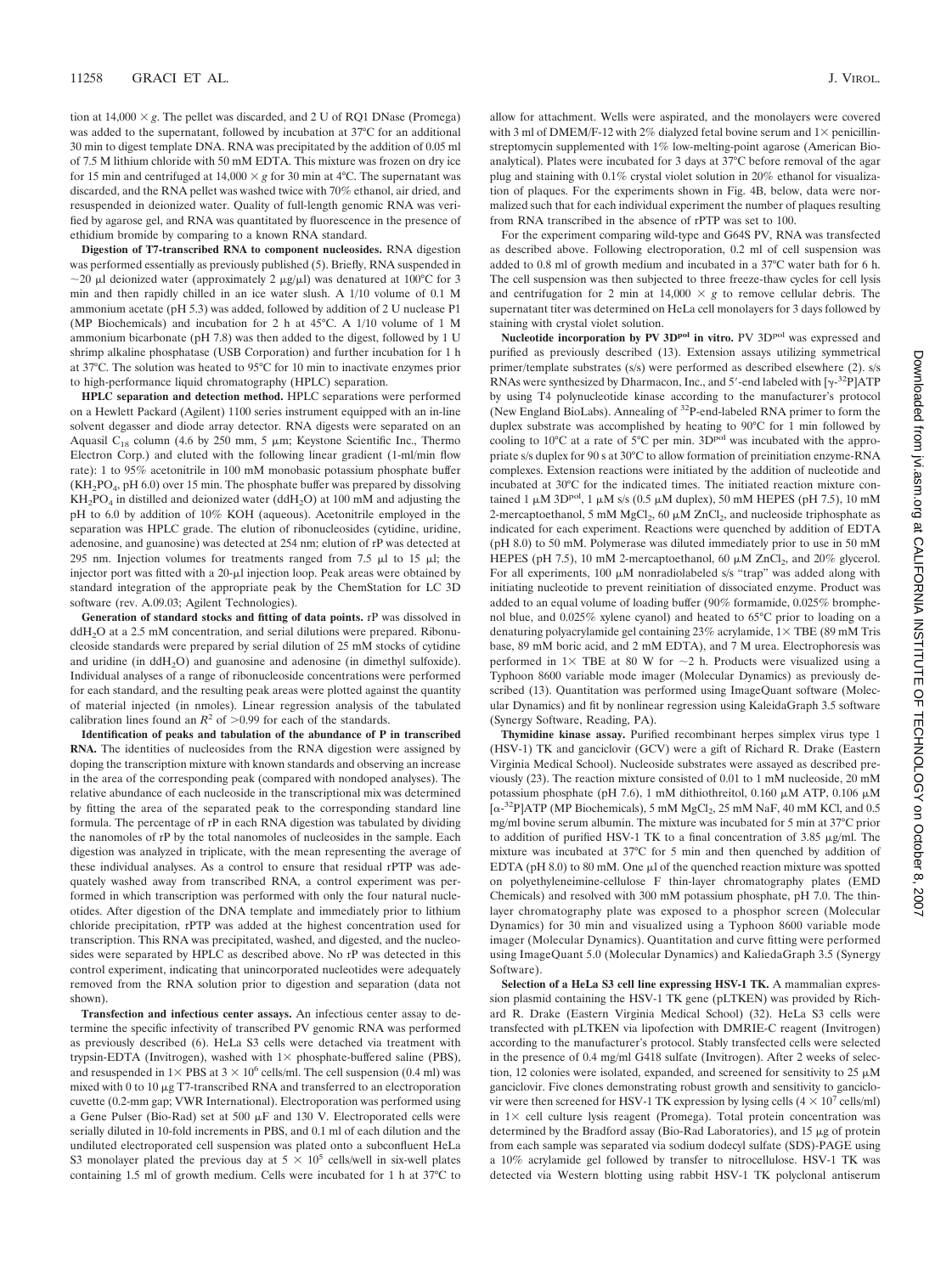(provided by Margaret E. Black, Washington State University) and goat antirabbit immunoglobulin G–horseradish peroxidase. The blot was developed using Amersham ECL Western blotting detection reagents and exposed to X-ray film. The clone showing the highest expression of HSV-1 TK (hereafter referred to as HeLa-TK) was expanded and used exclusively for further experiments.

**Nucleotide extraction from HeLa and HeLa-TK cells.** Nucleotide extraction was modified from a previously published procedure (45). A total of  $7.5 \times 10^6$ HeLa S3 or HeLa-TK cells were plated in a 100-mm dish 15 to 18 h before treatment. Cells were treated with 2.5  $\mu$ g/ml actinomycin D (Sigma) for 15 min at 37°C, and then rP was added to the medium to a final concentration of 2 mM. Cells were incubated for 3 h at 37°C. After incubation, the medium was aspirated, plates were washed with 5 ml PBS, and 1 ml prewarmed trypsin-EDTA solution (Invitrogen) was added to each plate. Cells were incubated for 5 min at 37°C to facilitate detachment, after which cells were collected, pelleted, and resuspended in 0.05 ml ice-cold 0.6 M trichloroacetic acid (Sigma). The cell suspension was incubated on ice for 10 min and then centrifuged at  $14,000 \times g$ for 2 min at 4°C. The supernatant was collected and extracted with an equal volume of ice-cold 0.5 M trioctylamine in 1,1,2-trichlorotrifluoroethane (Sigma). Samples were then vortexed for 30 s and centrifuged for 30 s at  $14,000 \times g$  and 4°C. The upper (aqueous) layer was removed and analyzed on a Hewlett Packard 1100 series instrument equipped with an Aquasil  $C_{18}$  analytical column (4.6 by  $250$  mm, 5  $\mu$ m; Keystone Scientific Inc., Thermo Electron Corp.) running the following mobile phase (flow rate, 1 ml/min): gradient of 1% to 15% CH<sub>3</sub>CN in 100 mM potassium phosphate buffer (KH<sub>2</sub>PO<sub>4</sub>, pH 6.0) over 20 min, followed by 15 to 80% CH<sub>3</sub>CN in 100 mM KH<sub>2</sub>PO<sub>4</sub> buffer over 10 min.

**Cells and viruses for cell-free translation and replication.** HeLa R19 cell monolayers and suspension cultures of HeLa S3 cells were maintained in DMEM supplemented with 10% fetal bovine calf serum. Poliovirus for vRNA preparation was amplified on HeLa R19 cells as described previously (31). The infectivity of virus stocks was determined by plaque assays on HeLa R19 monolayers, as described previously (31).

**Preparation of poliovirus vRNA.** Virus stocks were grown and purified by CsCl gradient centrifugation (31). Viral RNA was isolated from the purified virus stocks with a 1:1 mixture of phenol and chloroform. The purified RNA was precipitated by the addition of two volumes of ethanol.

**Preparation of HeLa cytoplasmic extracts.** HeLa S10 extracts were prepared as previously described (8, 33) except for the following modifications: (i) packed cells from 2 liters of HeLa S10 were resuspended in 1.0 volume (relative to packed cell volume) of hypotonic buffer; (ii) the final extracts were not dialyzed.

**Translation-RNA replication reactions with HeLa cell extracts and plaque assays.** Viral RNA was translated at 34°C in the presence of unlabeled methionine,  $200 \mu$ M each of CTP, GTP, and UTP, and 1 mM ATP in a total volume of 25  $\mu$ l (8, 33). After incubation for 12 to 15 h, the samples were diluted with phosphate-buffered saline and were added to HeLa cell monolayers. Virus titers were determined by plaque assay, as described previously (31). A 1 mM concentration of rPTP was added to the reaction mixture as indicated.

**Translation-RNA replication reactions with HeLa cell extracts and in vitro translation.** Translation reaction mixtures  $(25 \mu)$  containing 8.8  $\mu$ Ci of Trans35S-label (ICN Biochemicals) and vRNA were incubated for 12 h at 34°C (8). A 1 mM concentration of rPTP was added to the reaction mixture as indicated. The samples were analyzed by electrophoresis on SDS–12% polyacrylamide gels, followed by autoradiography.

**Translation-RNA replication reactions with HeLa cell extracts and luciferase assay.** The P/L replicon (wild type) (29) was used to measure the luciferase activity in translation-RNA replication reactions. The P/L replicon was linearized with DraI (New England BioLabs) prior to transcription by T7 RNA polymerase. The transcript RNA was purified by phenol-chloroform extraction and ethanol precipitation. After the P/L replicon was translated for 12 h at 34°C in the presence of unlabeled methionine,  $200 \mu M$  each of CTP, GTP, and UTP and 1 mM ATP in a total volume of 25  $\mu$ l (8, 33, 34), the total reaction mixture was transferred to a tube. A 100-µl aliquot of luciferase assay reagent (Promega) was mixed with 25  $\mu$ l of lysate, and the firefly luciferase activity was measured in an Optocomp I luminometer (MGM Instruments, Inc.). Puromycin (Sigma) was added to the reaction mixture as indicated.

#### **RESULTS**

**Incorporation of ribavirin triphosphate by T7 RNA polymerase.** Lethal mutagenesis as the mechanism of action of ribavirin could be supported by synthesizing PV genomic RNA containing a known number of ribavirin monophosphate (RMP)



FIG. 2. RTP is not an efficient substrate for T7 RNAP. (A) Substrates used for the T7 RNAP extension assay are illustrated with DNA template (top strand) and RNA primer (bottom strand). The templating nucleotide is indicated in bold. (B) Primer extension by T7 RNAP is shown after 30 and 180 seconds when either RTP or the correct nucleotide was provided as substrate. RMP was incorporated inefficiently compared to the correct (natural) substrate. The asterisk indicates an 11-mer extended RNA substrate.

substitutions and evaluating the phenotype of virus populations produced from these RNAs. The synthesis of P is described in supplemental material which can be found at (http: //bmb.psu.edu/faculty/cameron/lab/JVI2007Supplement.html.). We investigated the ability of T7 RNAP to utilize RTP as a substrate by using a primer-extension assay. As shown in Fig. 2, RTP was a poor substrate for T7 RNAP compared with the correct nucleotides when either C or T was used as the first templating base. Thus, poor incorporation of RTP by T7 RNA polymerase precludes its incorporation into PV genomic RNA in vitro at a frequency sufficient to reduce genome infectivity.

**Incorporation of rP into PV genomic RNA in vitro.** The nucleotide analogue rPTP has been established as an ambiguous substrate for T7 RNAP (35). To determine the effect of rP incorporation into PV genomic RNA, rPTP was added along with all four naturally occurring nucleotides during in vitro transcription of the PV genome by T7 RNAP. No significant reduction in the RNA yield by T7 transcription was observed when rPTP was added at up to 20% of the total nucleotide concentration, indicating that rPTP does not cause inhibition of RNA synthesis or premature termination when utilized as a substrate for T7 RNAP under these conditions (Fig. 3C).

To demonstrate incorporation of rPMP into transcribed RNA, the RNA was precipitated by lithium chloride followed by washing with 70% ethanol to remove residual nucleotides. The RNA was then digested to its nucleoside constituents using nuclease P1 and shrimp alkaline phosphatase. Nucleoside products were separated via reversed-phase HPLC and detected by UV absorbance. A peak corresponding to rP could be seen for RNA transcribed in the presence of PTP (Fig. 3A). The identity of each peak was verified by doping the RNA digest with standards of rP and all four naturally occurring nucleosides (data not shown).

Quantitation of the rP peak in relation to the four naturally occurring nucleoside peaks provided a measure of the incorporation of rPMP into RNA by T7 RNAP when various concentrations of rPTP were added to the in vitro transcription reaction mixture. The rP content of RNA increased linearly with increasing concentrations of rPTP available during tran-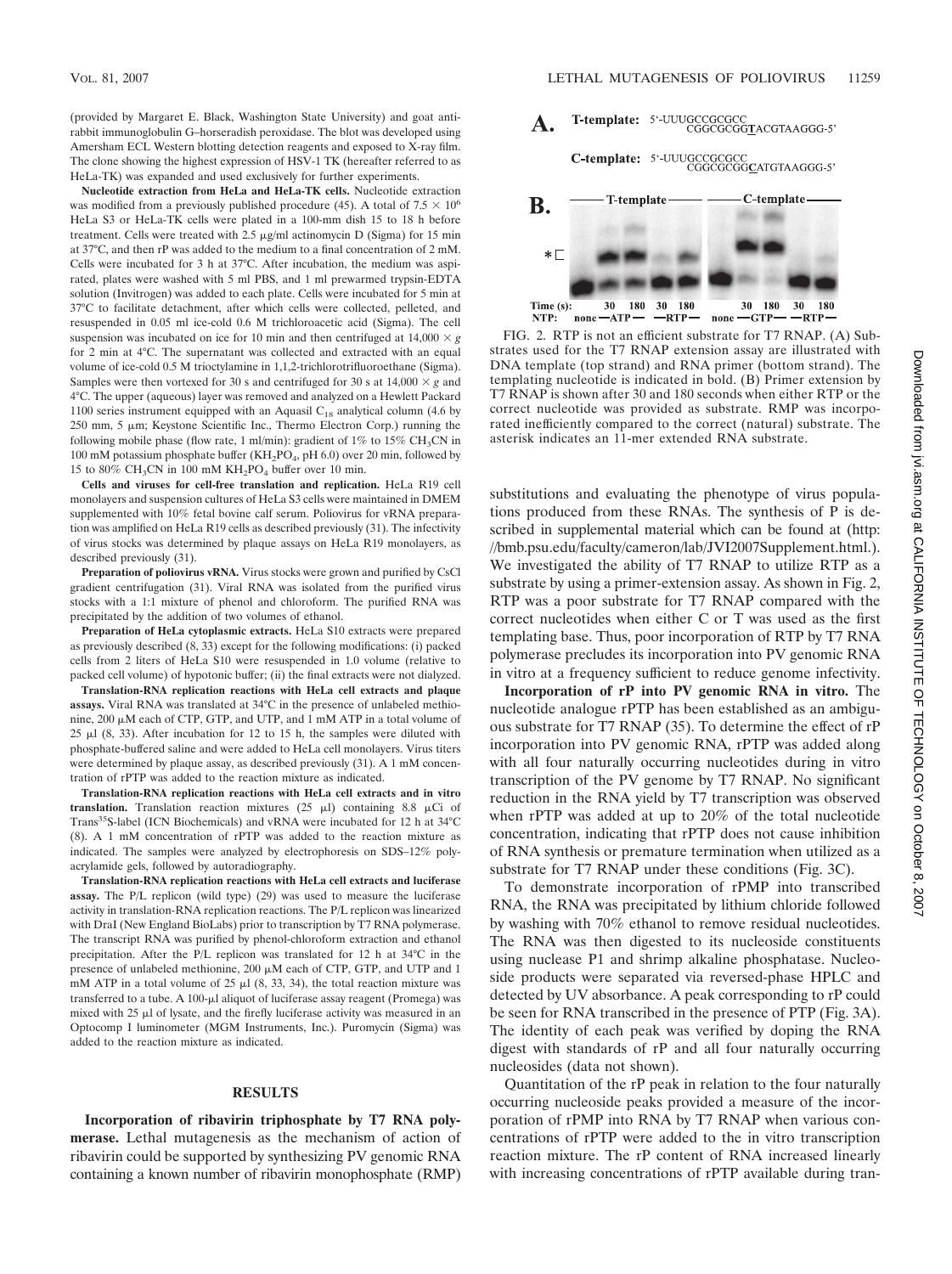

FIG. 3. rPMP is incorporated into genomic RNA during transcription with T7 RNAP. (A) HPLC separation of RNA transcribed in the presence of rPTP. RNA was digested to component nucleosides as described in the text. rP was observed along with the four natural nucleosides. (B) rPMP composition of RNA (as determined by HPLC of digested RNA) is plotted against the concentration of rPTP present in the in vitro transcription reaction mixture. The PV genome is 7.5 kb in length. (C) RNA transcribed in the presence of increasing concentrations of rPTP was run on a 1% agarose gel and stained with ethidium bromide. Differences in RNA quality or length were not observed when rPTP was added to the transcription reaction mixture at up to 20% of the total nucleotide pool. L, DNA ladder.

scription (Fig. 3B). When rPTP was added equimolar to each of the four natural nucleotides (7 mM), 15% of the digested RNA product consisted of rP.

**Specific infectivity of PV genomic RNA containing rP.** The infectivity of PV genomic RNA containing rP was measured by infectious center assay as previously described (6). PV genomic RNA was transcribed as described above and transfected into HeLa S3 cells by electroporation. Serial dilutions of transfected cells were then added to subconfluent HeLa S3 monolayers and incubated under an agar overlay for 3 days. Replication-competent RNA genomes launch an authentic PV infection upon transfection, resulting in virus spread and a plaque in the cell monolayer. This allows for quantitation of infectious RNA genomes.

To determine the concentrations of RNA that would result in a linear response for plaque formation, various amounts of T7 RNAP-transcribed PV genomic RNA were transfected into HeLa cells (Fig. 4A). The number of productively infected cells (as measured by subsequent plaque formation) was found to be linear when up to 5  $\mu$ g of RNA was transfected. Three  $\mu$ g was used for all subsequent experiments.

PV genomic RNA was transcribed by T7 RNAP in the presence of various concentrations of rPTP. When this RNA was transfected into HeLa S3 cells, an rPTP-dependent decrease in RNA infectivity was observed (Fig. 4B). Specific infectivity was defined as the number of plaques observed per  $\mu$ g of RNA per ml of transfected cells. Specific infectivity was normalized such that the number of plaques resulting from transfection with RNA containing no rPMP was set to 100. Data described above for the amount of rP in RNA based on transcription conditions (Fig. 3B) were extrapolated to estimate the number of rPMP incorporations per genome required to provide a given reduction in genome specific activity. Approximately 20 molecules of rPTP incorporated per genome  $(\sim 0.3\%$  nucleotide composition) were sufficient for a 10-fold reduction in specific infectivity. Thus, the presence of rP in viral genomes has a dramatic effect on the ability of those genomes to launch productive infections.

**Incorporation of rP into RNA by PV 3D<sup>pol</sup>.** To confirm that rP acts as an ambiguous nucleoside during poliovirus replication, the ability of the PV RNA-dependent RNA polymerase  $(3D<sup>pol</sup>)$  to utilize rPTP as a substrate was determined using an in vitro primer-extension assay. Symmetrical primer/template substrates (s/s) were utilized as previously described (2). Purified PV 3D<sup>pol</sup> was mixed with RNA duplex primer/template for 90 s to allow for the formation of stable elongation complexes, at which time nucleotide substrate was added. The reaction was stopped at various times



FIG. 4. rPMP incorporation into PV genomic RNA results in a dose-dependent decrease in specific infectivity. (A) HeLa S3 cells were transfected with various concentrations of in vitro-transcribed RNA and serially diluted on HeLa S3 monolayers. Resulting plaques increased linearly up to  $\sim$  5  $\mu$ g. (B) PV genomic RNA was transcribed in vitro in the presence of various concentrations of rPTP, and infectivity was determined in an infectious center assay. The number of rPMP incorporations per genome is plotted on the *x* axis, as determined by extrapolating the data in Fig. 3B for transcription in the presence of various amounts of rPTP. Specific infectivity was normalized such that for each experiment the number of plaques resulting from RNA transcribed in the absence of rPTP was set to 100. The mean and standard deviation of at least three independent samples are shown for each data point.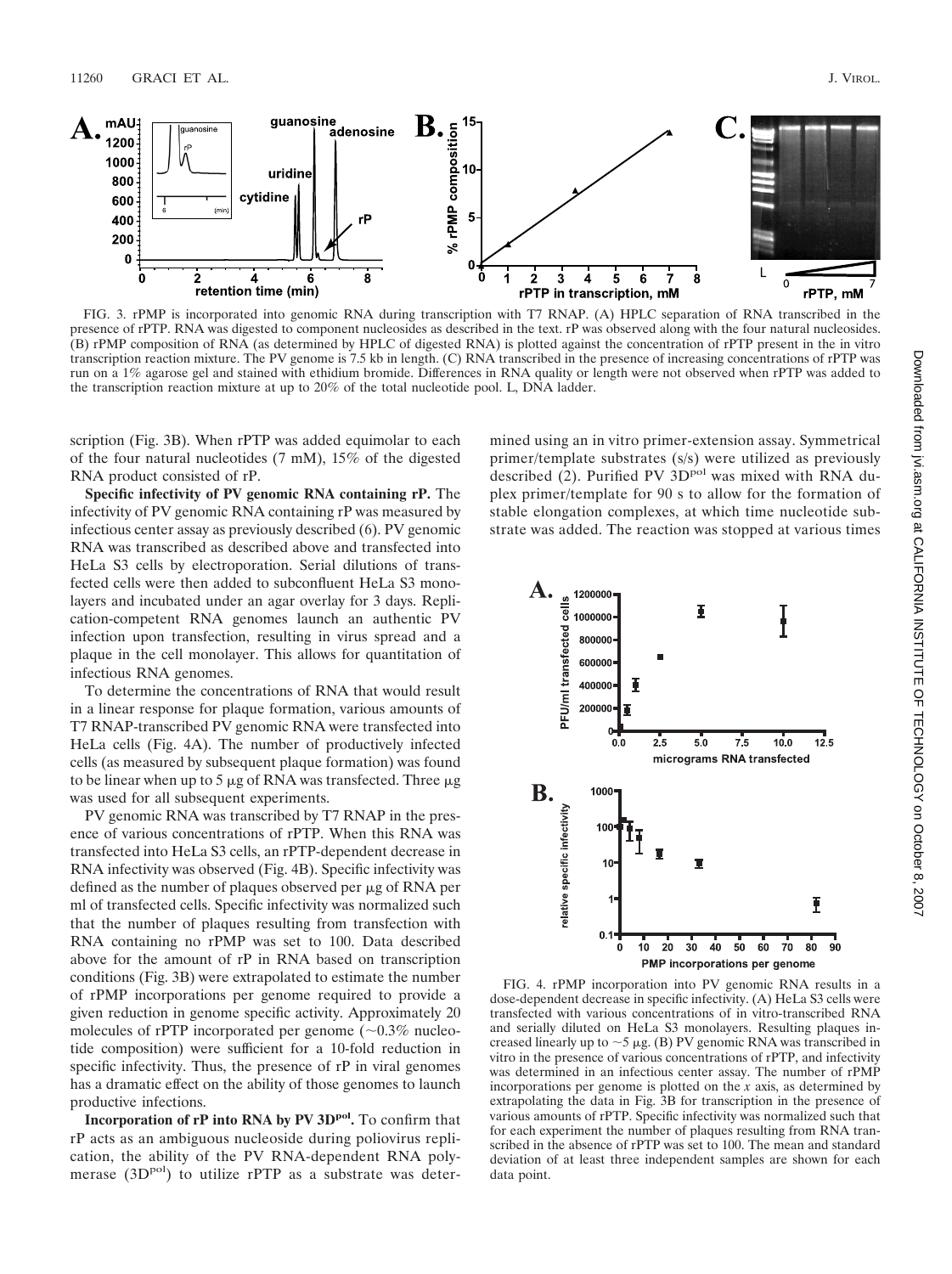

FIG. 5. PV polymerase incorporates rPMP opposite both adenine and guanine in RNA. Either s/s-A (A) or s/s-G (B) was employed. Utilization of rPTP was compared directly to utilization of the correct nucleotide: UTP (A) or CTP (B). Polymerase-s/s complexes were assembled and nucleotide added to a final concentration of 500  $\mu$ M. Product formed after 15, 30, 45, 60, 120, 300, and 600 s was separated from substrate by denaturing PAGE and visualized by phosphorimaging. Extended RNA product is indicated by the asterisks.

post-nucleotide addition, and product was separated by denaturing PAGE (Fig. 5). rPMP was efficiently incorporated into RNA by 3D<sup>pol</sup> when the templating base was either adenosine or guanosine. As indicated by the  $k_{\text{pol}}/K_{\text{dapp}}$ , rPMP (from the rPTP substrate) was incorporated into RNA by PV 3D<sup>pol</sup> approximately 100-fold more efficiently than incorporation of the known mutagen ribavirin (Table 1). Furthermore, incorporation was equally efficient opposite either adenosine or guanosine, confirming the promiscuous base-pairing properties of rP (Fig. 6A). Incorporation was not detected when cytidine or uridine was utilized as the templating base (data not shown).

Next, the ability of PV 3D<sup>pol</sup> to further extend RNA having rPMP at the terminal 3' position was evaluated. An extension

TABLE 1. Kinetic and thermodynamic constants for PV 3Dpol-catalyzed nucleotide incorporation

| Primer and<br>template <sup><math>a</math></sup> | Nucleotide                           | $\frac{K_{d(\text{app})}}{(\mu M)}$ | $k_{\rm pol}$ (s <sup>-1</sup> )    | $k_{\text{pol}}/K_{d(\text{app})}$ |
|--------------------------------------------------|--------------------------------------|-------------------------------------|-------------------------------------|------------------------------------|
| $s/s-A$<br>GCUAGGGCCC<br>CCCGGGAUCG              | $UTP^b$<br>rPTP                      | $98 \pm 2$<br>$134 \pm 48$          | $266 \pm 2$<br>$0.47 \pm 0.05$      | 2.7<br>0.0035                      |
| $s/s-C$<br>GAUCGGGCCC<br>CCCGGGCUAG              | $GTP^b$<br>RTP <sup>c</sup>          | $3.8 \pm 0.7$<br>$430 \pm 79$       | $57 \pm 3$<br>$0.019 \pm 0.002$     | 15<br>0.000044                     |
| $s/s-G$<br>CAUGCCCGGG<br>GGGCCCGUAC              | $CTP^b$<br>rPTP                      | $19 \pm 3$<br>$132 \pm 29$          | $157 \pm 8$<br>$0.59 \pm 0.05$      | 8.2<br>0.0045                      |
| $s/s-U$<br>CGAUGGGCCC<br>CCCGGGUACG              | ATP <sup>b</sup><br>RTP <sup>c</sup> | $134 \pm 18$<br>$496 \pm 21$        | $86.7 \pm 3.7$<br>$0.014 \pm 0.001$ | 0.86<br>0.000028                   |

*<sup>a</sup>* The templating bases are underlined.

*<sup>b</sup>* Data are based on reference 3.

*<sup>c</sup>* Data are based on reference 7.



FIG. 6. PV 3D<sup>pol</sup> utilizes rPTP more efficiently than ribavirin triphosphate. (A) Poliovirus polymerase 3D<sup>pol</sup> was incubated with s/s for 120 s prior to initiating the reaction by addition of the appropriate nucleotide to a final concentration of  $500 \mu M$ . The solid and dashed lines represent fits of the data to a single exponential with  $k_{obs}$  of  $0.30 \pm 0.02$  s<sup>-1</sup> and  $0.44 \pm 0.05$  s<sup>-1</sup> for rPMP incorporation opposite A ( $\bullet$ ) and G ( $\blacksquare$ ) and  $k_{\text{obs}}$  of 0.008  $\pm$  0.001 s<sup>-1</sup> and 0.009  $\pm$  0.004 s<sup>-1</sup> for rRMP incorporation across U ( $\circ$ ) and C ( $\Box$ ), respectively. (B) A chain termination experiment was performed with s/s-A as described in the legend for Fig. 6A. Incorporation was monitored in the presence of rPTP alone (left panel) or in the presence of rPTP and ATP, the next correct nucleotide (right panel). Quantitative incorporation of AMP was observed (the  $n + 2$  product is indicated by the asterisk).

reaction using s/s-A was performed as described above, but with ATP added to the reaction mixture along with rPTP. AMP should be incorporated in the second templated position immediately after incorporation of rPMP, resulting in quantitative extension of the 10-mer s/s-A substrate to a 12-mer product (Fig. 6B). AMP was found to be incorporated quantitatively as the  $+2$  nucleotide, indicating that incorporation of rPMP does not result in "chain termination" by preventing further extension at the 3' end of the RNA. These experiments suggest that rPTP can be templated efficiently by either cytidine or uridine during poliovirus RNA replication and that incorporation of rPMP should not result in premature termination of the nascent RNA.

**Treatment of HeLa S3 cells with rP during PV infection.** In light of the observation that rPMP incorporation causes a reduction in specific infectivity of PV genomic RNA, the antiviral properties of rP were evaluated against PV in cell culture. HeLa S3 cells were pretreated with rP for 1 h and infected with PV at a multiplicity of infection of 0.01 in order to maximize the cumulative effects of replication in the presence of a mutagen. PV infection was allowed to proceed in the presence of rP until all cells demonstrated cytopathic effect, at which time virus was collected from the medium and the titer was determined. Treatment of cells with up to 2 mM rP failed to reduce the time required to reach cytopathic effect and did not cause a reduction in virus titer (data not shown). Furthermore, analysis of cellular nucleotide pools (as described below) failed to detect any phosphorylated rP metabolites in extracts of HeLa cells treated with 2 mM rP for 3 h (data not shown).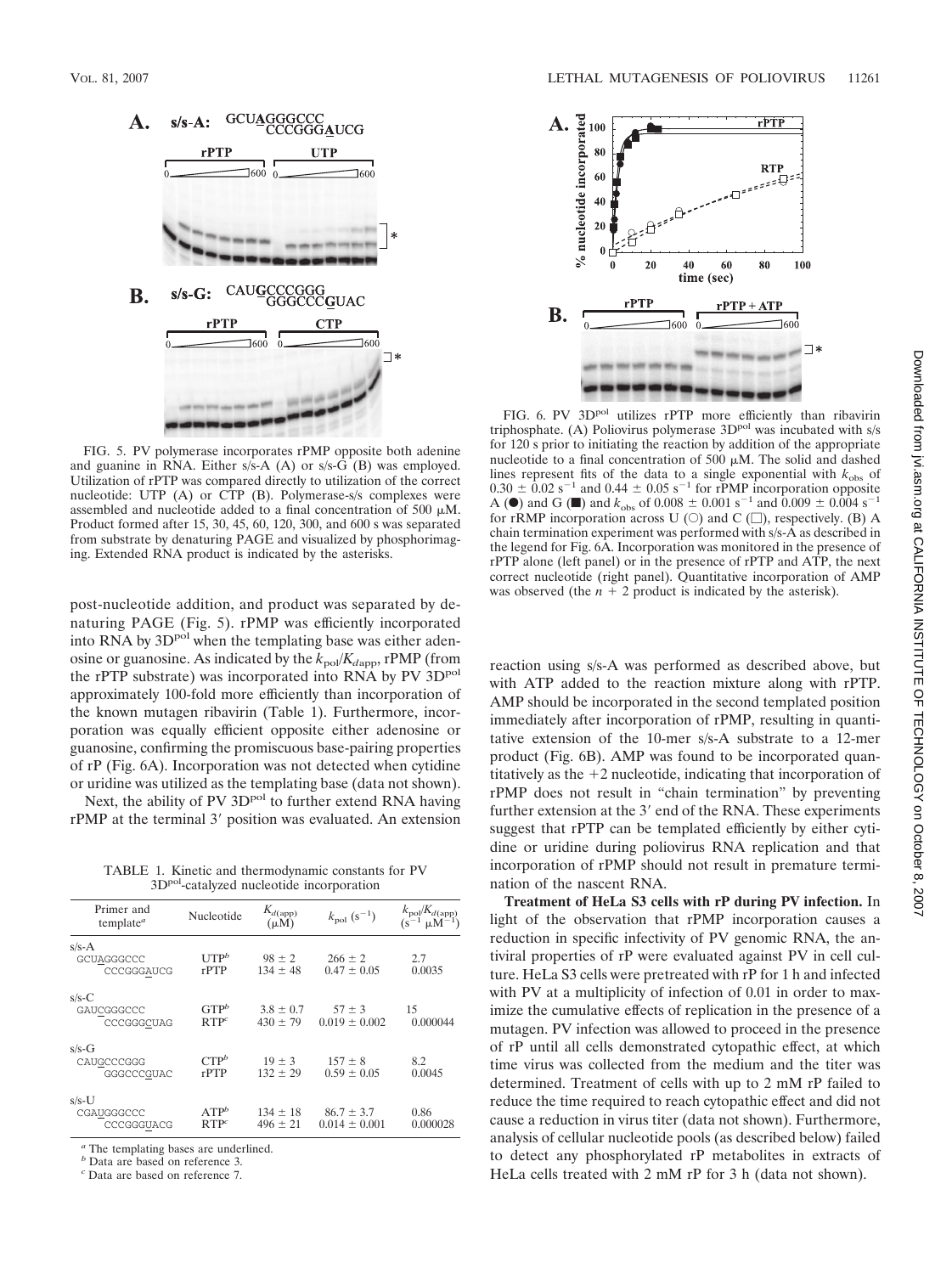TABLE 2. Steady-state kinetic constants of HSV-1 thymidine kinase*<sup>a</sup>*

| Nucleoside or<br>analogue | $K_m$ ( $\mu$ M) | $k_{\text{cat}}$ $(10^{-3} \text{ s}^{-1})$ | $k_{\text{cat}}/K_m$ (M <sup>-1</sup> s <sup>-1</sup> ) |
|---------------------------|------------------|---------------------------------------------|---------------------------------------------------------|
| т                         | $1.7 \pm 1.1$    | $3.5 \pm 0.3$                               | 2,100                                                   |
| GCV                       | $7.8 \pm 2.9$    | $4.0 \pm 0.3$                               | 510                                                     |
| rP                        | $29 \pm 9.1$     | $5.5 \pm 0.6$                               | 190                                                     |

 $a$  Values are means  $\pm$  standard deviations.

**rP is a substrate for HSV-1 thymidine kinase.** The failure of rP to exhibit antiviral activity could potentially be due to inefficient phosphorylation of the nucleoside by cellular nucleoside and nucleotide kinases, which would prevent accumulation of the nucleoside triphosphate necessary for incorporation into RNA. The rate-limiting step for intracellular accumulation of a nucleoside triphosphate in cells is often the initial phosphorylation that results in production of the nucleoside monophosphate (55). TK from HSV-1 is a nucleoside kinase with broad substrate specificity (44). We examined the ability of HSV-1 TK to phosphorylate rP in vitro using purified HSV-1 TK. For comparison, the natural substrate thymidine (T) and the antiherpesvirus nucleoside analogue GCV were evaluated in parallel. Steady-state kinetics produced the kinetic constants in Table 2. The  $k_{\text{cat}}/K_m$  for rP was reduced 10-fold relative to that for T and 3-fold relative to that for GCV, primarily due to an increase in the  $K_m$ . Nonetheless, HSV-1 TK is able to phosphorylate rP in vitro with an efficiency comparable to known in vivo nucleoside substrates.

We reasoned that expression of HSV-1 TK in HeLa cells may be sufficient for activation of rP, resulting in antiviral activity due to lethal mutagenesis. To this end, we introduced an HSV-1 TK expression plasmid conferring neomycin resistance (32) into HeLa cells and selected stably transfected cells by addition of 400  $\mu$ g/ml G418 sulfate to the culture medium. Colonies were screened for sensitivity to GCV, and then a Western blot assay was performed to assess the degree of expression of HSV-1 TK (data not shown). The colony with the most favorable expression, referred to as HeLa-TK, was expanded and used for subsequent experiments.

**Determination of intracellular phosphorylation states of rP in HeLa-TK cells.** To investigate the intracellular metabolism of rP, HeLa-TK cells were treated with 2 mM rP for 3 h, followed by nucleotide extraction and HPLC analysis of nucleotide pools as previously described (45). Cells were treated with actinomycin D for 15 min prior to addition of rP to the medium in order to prevent incorporation of phosphorylated rP metabolites into cellular RNA. Phosphorylated forms of rP were not detected by this method (Fig. 7). However, the unmodified nucleoside was readily detected, indicating that the absence of phosphorylated metabolites was not due solely to exclusion of the nucleoside from the cytoplasmic compartment. Furthermore, treatment with rP did not reduce the titer of PV produced by infected HeLa-TK cells (data not shown).

**P exhibits mild antiviral activity and mutagenesis of PV.** Treatment of HeLa cells with rP did not result in detectable levels of rPTP in cells and did not exhibit any observable antiviral effect or increased mutagenesis of PV genomes. This may be due to the inability of rP to be phosphorylated through the cellular de novo nucleotide metabolism pathways. However, administration of the nucleobase (P) might allow metabolism via the cellular nucleotide salvage enzymes, resulting in accumulation of the active triphosphate to sufficient intracellular levels. To explore this possibility, we treated HeLa S3 cells with P at concentrations of up to 2 mM. No overt cellular toxicity was observed by visual inspection through 3 days of continuous exposure to the nucleobase at these concentrations (data not shown).

P was tested for antiviral activity against PV under one-step growth conditions. HeLa S3 cells were pretreated with P for 1 hour prior to infection with PV (MOI, 5). Fresh P in medium was then added prior to incubation for 6 h at 37°C, followed by collection of cell-associated virus and determination of virus titer. A mild decrease in titer was observed, approximately twofold with treatment with 0.5 mM or higher (Fig. 8A).

To probe the mechanism responsible for this antiviral activity, the mutation frequencies of the resulting virus populations were estimated using a previously established assay for guanidine resistance (7). Poliovirus replication is completely inhibited in the presence of 3 mM guanidine hydrochloride, but a single transition mutation is sufficient to restore viability. Hence, measurement of the frequency of guanidine-resistant PV variants can be used as an estimate of mutation frequency. When PV, grown in the presence of various concentrations of P, was assayed in this manner, a mild increase (twofold) in guanidine-resistant variants was detected (Fig. 8B). However,



FIG. 7. rPTP is not detected in HeLa-TK cells treated with rP. (A) Separation of extracts from untreated HeLa-TK cells  $(100-\mu I)$ injection). (B) Separation of extracts from HeLa-TK cells that were treated with  $2 \text{ mM rP}$  for 3 h (100- $\mu$ l injection). rP (retention time [ $t_R$ ], 11.8 min) was clearly observed in treated extracts. No new peaks with rPTP retention  $(t_R, 2.2 \text{ min})$  or characteristic UV trace were observed. The absorbance wavelength for all traces was 295 nm.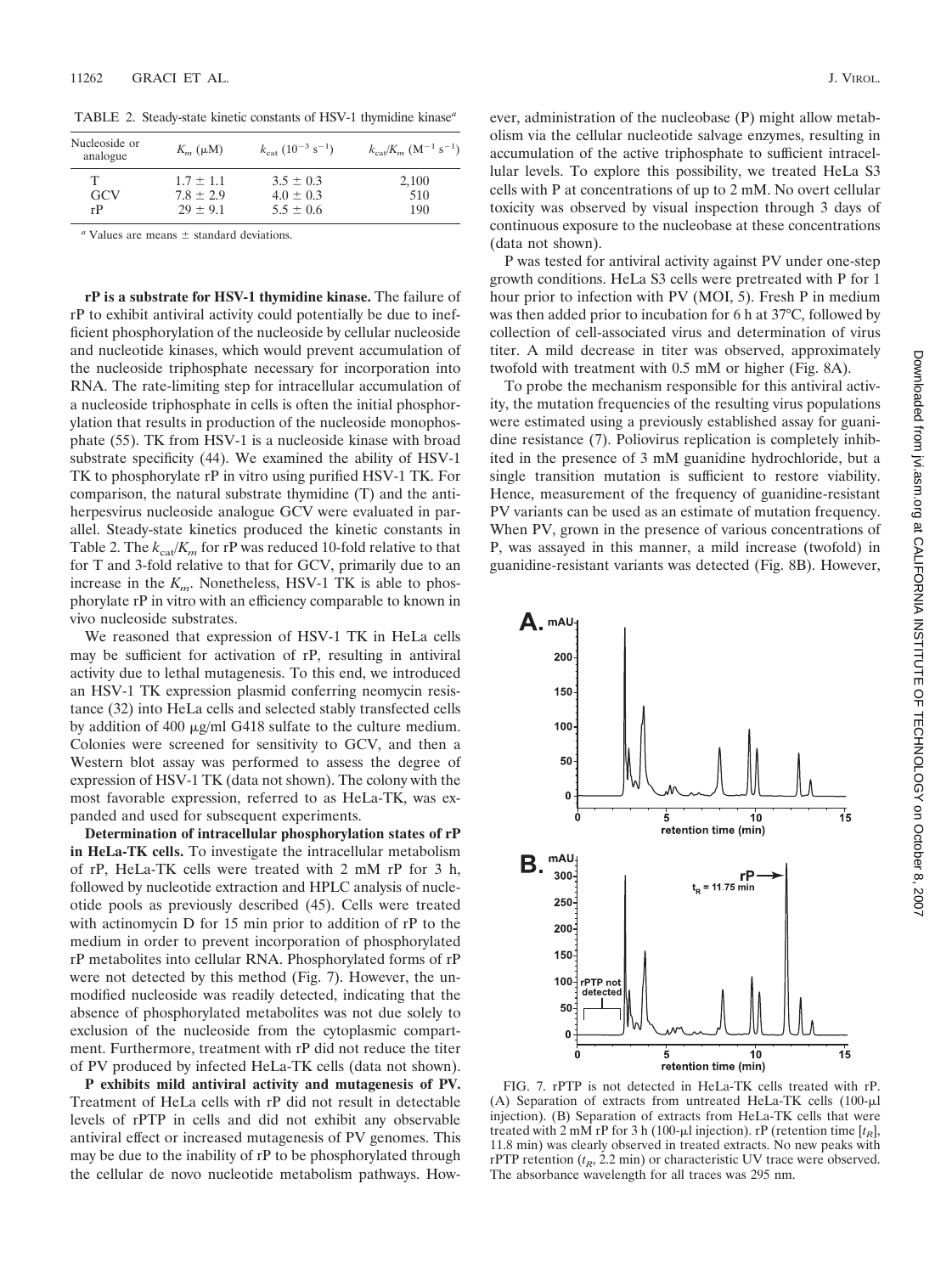

FIG. 8. P exhibits mild antiviral and mutagenic properties. (A) HeLa cells were pretreated for 1 hour with P and then infected with PV (MOI, 5), followed by a 6-h incubation at 37°C. Cell-associated virus was recovered by freeze-thaw, and the titer was determined. Experiments were performed in triplicate. (B) A guanidine resistance assay was performed in triplicate as described in the text.

this increase was not statistically significant when analyzed by analysis of variance  $(P > 0.05)$  (37).

**Antiviral activity of rPTP in a PV cell-free replication system.** To examine the effects of rPTP on poliovirus infection, we utilized a well-established cell-free replication system employing HeLa cell extracts (33). When programmed with PV genomic RNA, translation, replication, and production of infectious virus particles can be observed in these extracts. Addition of 1 mM rPTP to the cell-free translation reaction mixture resulted in no reduction in translation of replicon RNA as monitored by luciferase production, whereas addition of the translation inhibitor puromycin caused a complete block of luciferase production (Fig. 9A). Furthermore, no detectable effect on the processing of the PV polyprotein was observed in the presence of rPTP (Fig. 9B). However, infectious virus production in the presence of rPTP was reduced approximately 80-fold (Fig. 9C). Because the presence of rPTP itself does not inhibit cell-free translation of the input RNA, the decreased infectivity of virus synthesized in cell extracts containing rPTP reflects a posttranslational effect.

**rPTP substitution causes a replication defect in the poliovirus subgenomic replicon.** To determine whether incorporated rPMP can affect virus replication, a poliovirus subgenomic replicon, wherein the capsid coding region is replaced by a luciferase reporter (21), was transcribed in the presence of rPTP as previously described (18). Reporter activity was monitored following transfection into HeLa S3 cells. When RNA containing approximately 16.5 substitutions per genome was



FIG. 9. Cell-free translation of PV genomic RNA is unaffected by the presence of rPTP. (A) Cell-free reactions were programmed with PV replicon RNA containing luciferase in place of the capsid-coding sequence. Translation was measured after 12 h via a luciferase activity assay. (B) Cell-free reactions were programmed with PV vRNA. After 12 h of translation, products were separated via SDS-PAGE. (C) Extracts were programmed with PV vRNA, and viable virus produced was quantitated by plaque assay.

transfected, translation of input RNA was reduced approximately 50% as determined by incubation in the presence of 3 mM guanidine hydrochloride, a poliovirus replication inhibitor (Fig. 10A). Translation was further diminished as additional rPMP substitutions were made (Fig. 10B). While this may reflect translational effects due to erroneous codon recognition of rPMP-containing RNA, it also likely reflects at least some loss of functionality due to mutation of the luciferase coding region induced by rPMP incorporation.

rPMP-substituted RNA was transfected into HeLa cells and monitored for reporter activity over 8 h (Fig. 10A). Genomes containing an average of 16.5 substitutions per genome exhibited diminished replication kinetics and an approximately 15 fold reduction in reporter activity at 8 h. Genomes containing an average of 1,155 substitutions per genome exhibited no reporter activity in the presence or absence of 3 mM guanidine hydrochloride.

**A high-fidelity PV variant has increased sensitivity to rPTP incorporation.** The preceding experiments suggest that incorporation of rPMP is deleterious to the PV genome through increased mutagenesis of the virus genomic sequence. A highfidelity PV (G64S) variant was previously identified as resistant to ribavirin treatment due to a twofold increase in fidelity of the virus-encoded RNA-dependent RNA polymerase (4, 43). If decreased infectivity of rPTP-containing genomes were due to increased mutagenesis, a high-fidelity variant would be less likely to "correct" those mutations during subsequent rounds of replication, resulting in an increased rate of fixation of deleterious mutations. Therefore, the high-fidelity G64S variant should be more sensitive to mutations introduced into the genome by T7 RNAP-mediated transcription.

We tested this hypothesis by transcribing both wild-type and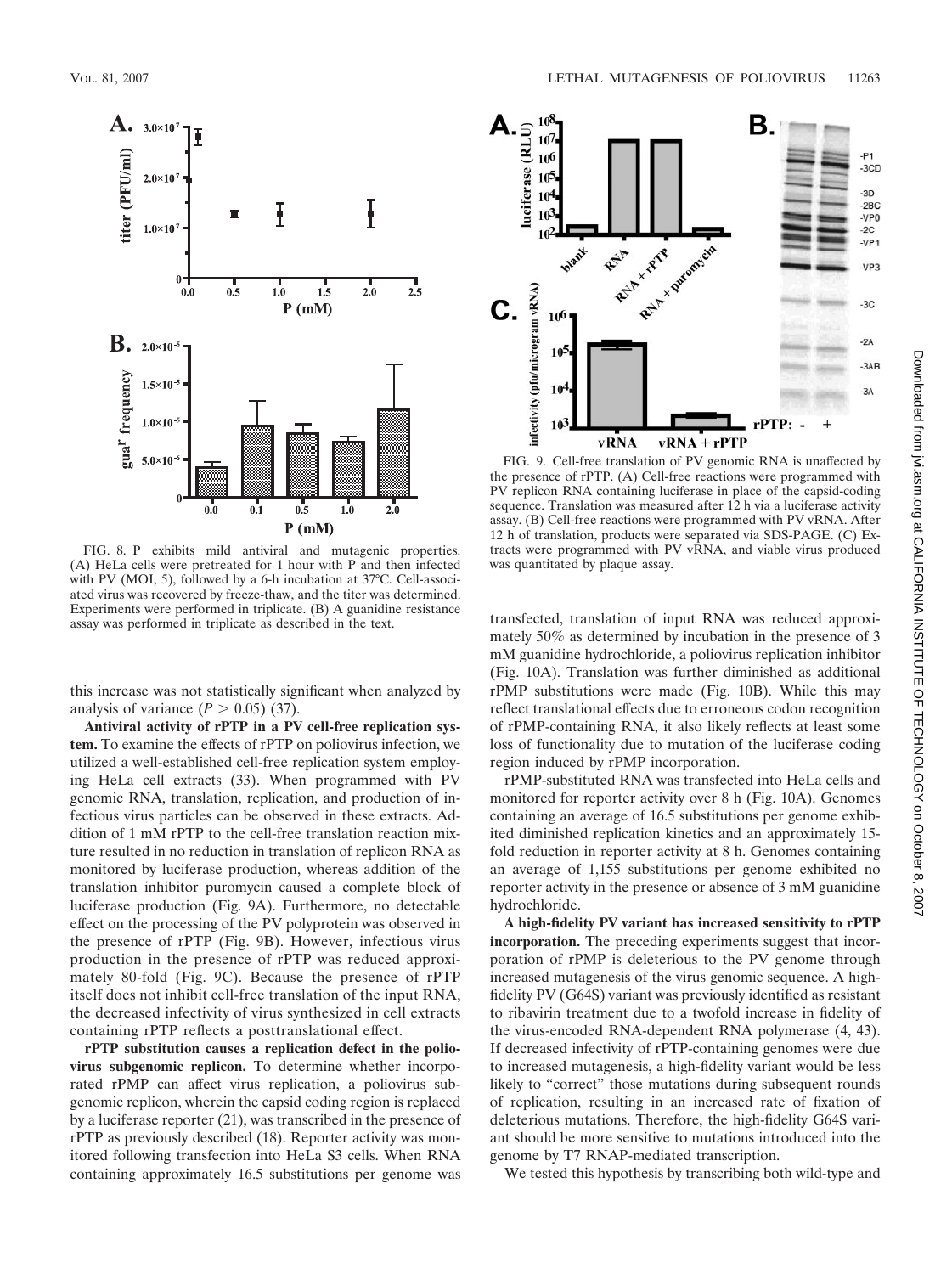

FIG. 10. The PV replicon containing rPMP shows a reduction in active luciferase reporter activity. The PV replicon contains the luciferase reporter in place of the capsid-coding sequence. Replicons were transcribed under conditions previously shown to result in 0, 16.5, 33, or 82.5 rPMP substitutions per RNA molecule. (A) Replicon-transfected cells were incubated in the presence (open symbols) or absence (closed symbols) of 3 mM guanidine hydrochloride for 8 h. (B) Replicon-transfected cells were incubated for up to 3 h in the presence of 3 mM guanidine hydrochloride. Activity of the luciferase reporter was reduced by a maximum of 10-fold.

high-fidelity (G64S) PV genomes in the presence of various concentrations of rPTP. These RNA genomes were transfected into HeLa cells via electroporation, and the transfected cells were added to growth medium and incubated for 6 h at 37°C to allow for virus amplification over one replicative cycle. Resultant virus population titers were determined on HeLa monolayers. The G64S variant showed increased sensitivity to rPTP genomic substitution (Fig. 11). At approximately 33 substitutions per genome, the G64S virus titer was reduced 20-fold compared to wild-type virus under the same conditions.

## **DISCUSSION**

Lethal mutagenesis as an antiviral strategy remains controversial, primarily due to the fact that mutagenesis alone has not been directly demonstrated to be sufficient for antiviral activity in vitro or in vivo. Known nucleoside analogues, including ribavirin, generally have multiple pathways through which they can exert antiviral activity, including polymerase inhibition and perturbation of cellular nucleotide pools through interaction with the enzymes of nucleotide metabolism. In addition, riba-



FIG. 11. rPMP substitution in genomic RNA is more deleterious to a high-fidelity PV variant (G64S). Cells were transfected by T7 RNAPtranscribed RNA containing a known number of rPMP substitutions, followed by incubation at 37°C for 6 h. Cell-associated virus was collected by freeze-thaw, and the titer was determined. Titers were normalized such that the titer of virus produced by RNA with no rPMP substitutions was set to 100. The titer resulting from transfection of wild-type (WT) genomes containing no PTP was  $2.3 \times 10^6$  PFU/ml; for G64S, the titer was  $6.6 \times 10^6$  PFU/ml.

virin and other purine analogues must compete with relatively large intracellular purine pools to act as effective mutagens. Here we have demonstrated that mutagenesis of viral genomic RNA itself is sufficient for substantial reductions in virus infectivity. While the nucleoside analogue evaluated herein did not exhibit antiviral activity in cell culture, we have directly demonstrated the application of lethal mutagenesis as an antiviral strategy, as well as the potential of nucleobase analogues with tautomeric constants near unity to act as lethal mutagens when used as substrates for RNA-dependent RNA polymerases. Further research in the area of tautomeric nucleobases should lead to analogues that are effective in vivo.

Previous work has shown that rP and dP can be incorporated promiscuously by a number of RNA and DNA polymerases, respectively. We demonstrated that rP is also recognized as an ambiguous pyrimidine analogue by a virus-encoded RNA-dependent RNA polymerase (PV 3D<sup>pol</sup>). Crotty and colleagues observed a 3.2-fold reduction in RNA specific infectivity when ribavirin-treated poliovirus genomic RNA was found to have 1.9 mutations per genome through sequencing of capsid coding regions (6). Here, we show approximately 16 incorporations of rPMP are required for an equivalent reduction in RNA specific infectivity. This apparent discrepancy may be reconciled by noting that every incorporation event will not result in a mutation. Furthermore, the tautomerization of P  $(K_T)$  of approximately 11) favors the imino form (mimicking uridine) (20). Accordingly, T7 RNA polymerase demonstrates a marked preference for recognition of rPTP as a uridine analogue (35). Mutational assays in *E. coli* (40) and an in vitro retroviral replication model (36) both showed a bias towards C-to-U (or T) mutations over U- (or T)-to-C by nearly a factor of 2, consistent with the imino form of P as the most thermodynamically favorable conformation.

The loss of RNA infectivity when rPMP is incorporated into RNA may be due to a number of factors. P is an ambiguously hydrogen-bonding base, and its incorporation into genomic RNA should result in transition mutations. Thus, increased mutation of the coding sequence caused by genomic incorporation of rPMP may elicit loss of protein function, including the generation of dominant negative mutations. Secondly, the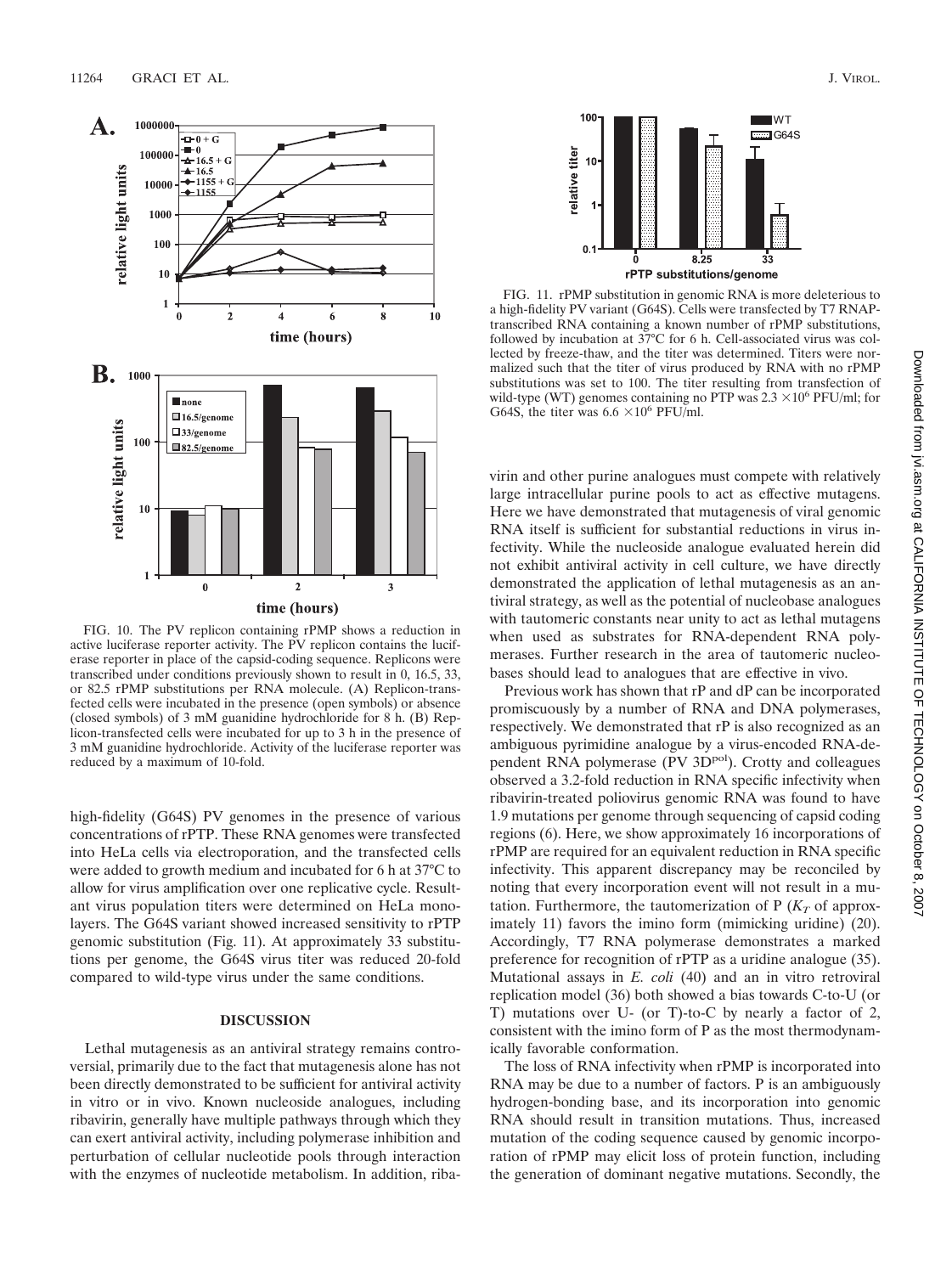unconventional structure of rP may preclude its recognition as part of a codon during RNA translation. The presence of unnatural bases may also affect the stability of the RNA genome, resulting in more rapid degradation of the RNA in the cellular milieu. This can impact the infectivity of the genome if the effective lifetime of the molecule is too short to allow a productive infection to be established. Finally, the presence of P may affect the ability of the RNA to form secondary and tertiary structures required for translation and virus replication. Thus, mutation may affect not only the primary (protein coding) sequence of the virus but also the higher-order structures that are known to play essential roles during the virus life cycle as well as in genome stability.

Inefficient phosphorylation of rP by cellular nucleotide and nucleoside kinases likely explains the lack of antiviral activity of this nucleoside in cell culture. Experiments performed with standards of the nucleoside indicated a lower limit of detection of approximately 1 nmol under the HPLC conditions employed (data not shown). Based on the extraction conditions, this would allow detection of intracellular P metabolites present at approximately 20  $\mu$ M or higher. Our failure to detect any metabolites other than the ribonucleoside indicate that, even if rP were recognized as a substrate for intracellular kinases, phosphorylated forms would not accumulate to high levels. Additionally, the ability to detect the nucleoside (rP) at substantial levels indicates that the lack of activity is likely not due to degradation or metabolism of the nucleoside, or failure of the nucleoside to accumulate intracellularly. While our studies with the nucleobase (P) did demonstrate antiviral activity and mutagenesis (albeit statistically insignificant), this does not necessarily mean that rPTP accumulates intracellularly after treatment with the nucleobase. The nucleobase itself could have other activities which caused the observed mutagenic effect, such as perturbation of cellular nucleotide pools through interaction with the nucleotide biosynthetic enzymes of the cell.

The failure to detect intracellular phosphorylated metabolites of rP highlights an important complication of nucleosidebased antiviral therapy, as relatively high levels of metabolically downstream nucleotides may need to be achieved for sufficient antiviral activity. Mutagenic nucleoside analogues are prodrugs in that they must be activated by cellular enzymes (nucleoside and nucleotide kinases) in order for the active (triphosphorylated) form to accumulate. The specificity of cellular nucleoside, nucleotidyl, and nucleoside diphosphate kinases is therefore a crucial factor in the activity of nucleoside-based therapeutics. A pronucleotide approach could potentially be utilized in delivering rPMP (or even rPTP) to cells, protecting the charged phosphates to allow cellular entry and liberation of the phosphorylated form in the cytoplasm by cellular metabolic enzymes (reviewed in reference 57). However, it is still unknown if available rPMP in the cytoplasm of mammalian cells will lead to accumulation of the triphosphorylated form (rPTP) and observable antiviral activity. Given the high capacity for mutagenesis exhibited by P, a prodrug of rP containing masked 5' phosphates has the potential for significant antiviral activity.

Lethal mutagenesis was proposed as an antiviral strategy almost 15 years ago. Despite this, previous attempts to design novel mutagenic nucleotide analogues that are capable of inducing mutation in RNA viruses have had only limited success (17–19, 39). In this study, we have demonstrated that rPTP is an efficient and ambiguous substrate of a viral RNA-dependent RNA polymerase. rPTP was incorporated 100-fold more efficiently than the known mutagenic nucleoside ribavirin in vitro. P therefore represents an important lead compound for the development of clinically useful antiviral therapies based on lethal mutagenesis of RNA virus genomes.

Direct mutagenesis of viral RNA through T7-mediated transcription as described herein also holds potential for unraveling the sensitivity of RNA viruses to mutagenesis outside of the context of the virus-encoded polymerase. A number of positive-sense RNA viruses have genomes that can be manipulated in vitro to examine the effects of mutational load on population fitness. As such, this study introduces a potential methodology to screen for viruses that may exhibit enhanced sensitivity to lethal mutagens due to low mutational robustness. It may also be used as a tool to understand the interplay between polymerase fidelity, infectivity, genome conservation, and virus evolution.

## **ACKNOWLEDGMENTS**

Financial support was provided by the National Institutes of Health (AI054776 to C.E.C. and B.R.P.; AI015122 to D.F. and A.V.P), the MRC Development Gap Fund (financial assistance to K.T.), and the American Heart Association (Established Investigator award 0340028N to C.E.C. and predoctoral fellowships to D.A.H. and J.P.E.).

We thank Christian Castro (Penn State University) for purification of CVB3 3Dpol and Jamie Arnold (Penn State University) for expression and purification of T7 RNA polymerase. We thank Richard R. Drake (Eastern Virginia Medical School) for the gift of HSV-1 TK expression plasmids and purified enzyme. We thank Margaret E. Black (Washington State University) for rabbit HSV-1 TK polyclonal antiserum. We thank Kirk U. Knowlton (University of California, San Diego) for the gift of CVB3 cDNA.

## **REFERENCES**

- 1. **Airaksinen, A., N. Pariente, L. Menendez-Arias, and E. Domingo.** 2003. Curing of foot-and-mouth disease virus from persistently infected cells by ribavirin involves enhanced mutagenesis. Virology **311:**339–349.
- 2. **Arnold, J. J., and C. E. Cameron.** 2000. Poliovirus RNA-dependent RNA polymerase (3D<sup>pol</sup>). Assembly of stable, elongation-competent complexes by using a symmetrical primer-template substrate (sym/sub). J. Biol. Chem. **275:**5329–5336.
- 3. **Arnold, J. J., and C. E. Cameron.** 2004. Poliovirus RNA-dependent RNA polymerase (3D<sup>pol</sup>): pre-steady-state kinetic analysis of ribonucleotide incorporation in the presence of  $Mg^{2+}$ . Biochemistry **43:**5126–5137.
- 4. **Arnold, J. J., M. Vignuzzi, J. K. Stone, R. Andino, and C. E. Cameron.** 2005. Remote site control of an active site fidelity checkpoint in a viral RNAdependent RNA polymerase. J. Biol. Chem. **280:**25706–25716.
- 5. **Crain, P. F.** 1990. Preparation and enzymatic hydrolysis of DNA and RNA for mass spectrometry. Methods Enzymol. **193:**782–790.
- 6. **Crotty, S., C. E. Cameron, and R. Andino.** 2001. RNA virus error catastrophe: direct molecular test by using ribavirin. Proc. Natl. Acad. Sci. USA **98:**6895– 6900.
- 7. **Crotty, S., D. Maag, J. J. Arnold, W. Zhong, J. Y. Lau, Z. Hong, R. Andino, and C. E. Cameron.** 2000. The broad-spectrum antiviral ribonucleoside ribavirin is an RNA virus mutagen. Nat. Med. **6:**1375–1379.
- 8. **Cuconati, A., A. Molla, and E. Wimmer.** 1998. Brefeldin A inhibits cell-free, de novo synthesis of poliovirus. J. Virol. **72:**6456–6464.
- 9. **Day, C. W., D. F. Smee, J. G. Julander, V. F. Yamshchikov, R. W. Sidwell, and J. D. Morrey.** 2005. Error-prone replication of West Nile virus caused by ribavirin. Antivir. Res. **67:**38–45.
- 10. **Domingo, E.** 2002. Quasispecies theory in virology. J. Virol. **76:**463–465.
- 11. **Domingo, E., C. Escarmis, N. Sevilla, A. Moya, S. F. Elena, J. Quer, I. S. Novella, and J. J. Holland.** 1996. Basic concepts in RNA virus evolution. FASEB J. **10:**859–864.
- 12. **Domingo, E., E. Martinez-Salas, F. Sobrino, J. C. de la Torre, A. Portela, J. Ortin, C. Lopez-Galindez, P. Perez-Brena, N. Villanueva, R. Najera, et al.** 1985. The quasispecies (extremely heterogeneous) nature of viral RNA genome populations: biological relevance—a review. Gene **40:**1–8.